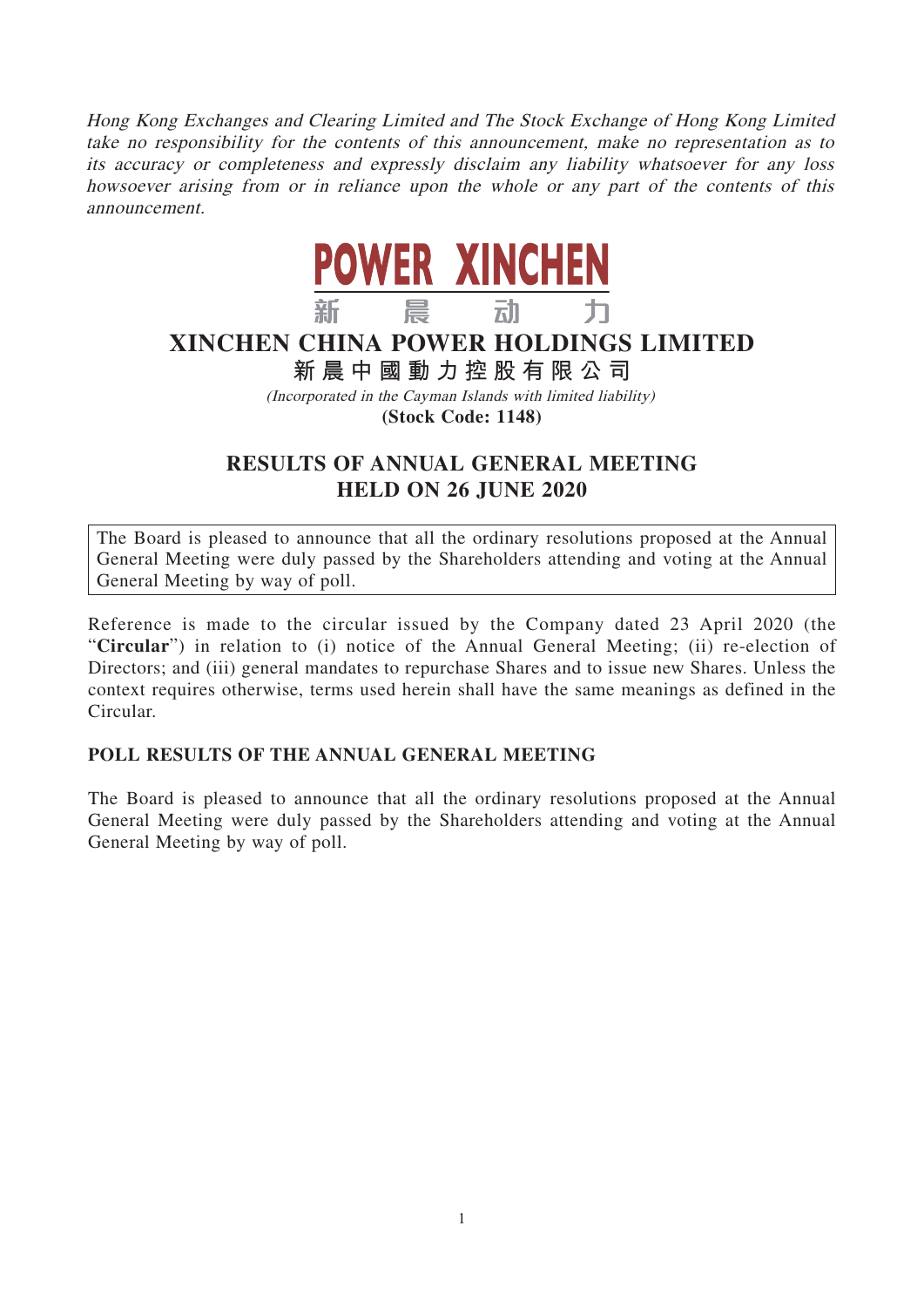Details of the poll results in respect of the ordinary resolutions proposed at the Annual General Meeting are as follows:

| Ordinary resolutions proposed<br>at the Annual General Meeting |                                                                                                                                  |                                                                                                                                                                                                                                                                                  | <b>FOR</b><br>votes $(\%)$     | <b>AGAINST</b><br>votes $(\%)$ | <b>Total number of</b><br>votes |
|----------------------------------------------------------------|----------------------------------------------------------------------------------------------------------------------------------|----------------------------------------------------------------------------------------------------------------------------------------------------------------------------------------------------------------------------------------------------------------------------------|--------------------------------|--------------------------------|---------------------------------|
| 1.                                                             | 2019.                                                                                                                            | To receive and consider the audited<br>consolidated financial statements and the<br>reports of directors and auditors of the<br>Company for the year ended 31 December                                                                                                           | 836,106,085<br>$(99.999641\%)$ | 3,000<br>(0.000359%)           | 836,109,085                     |
| 2.                                                             | (A)                                                                                                                              | To re-elect Mr. Wu Xiao An (also<br>known as Mr. Ng Siu On) as<br>executive director.                                                                                                                                                                                            | 836,106,085<br>$(99.999641\%)$ | 3,000<br>(0.000359%)           | 836,109,085                     |
|                                                                | (B)                                                                                                                              | To re-elect Mr. Yang Ming as non-<br>executive director.                                                                                                                                                                                                                         | 836,106,085<br>$(99.999641\%)$ | 3,000<br>(0.000359%)           | 836,109,085                     |
|                                                                | (C)                                                                                                                              | To re-elect Mr. Wang Songlin as<br>independent non-executive director.                                                                                                                                                                                                           | 835,525,085<br>(99.930153%)    | 584,000<br>(0.069847%)         | 836,109,085                     |
|                                                                | (D)                                                                                                                              | To authorise the board of directors to<br>fix the remuneration of the directors.                                                                                                                                                                                                 | 836,106,085<br>$(99.999641\%)$ | 3,000<br>(0.000359%)           | 836,109,085                     |
| 3.                                                             | To appoint Grant Thornton Hong Kong<br>Limited as auditors and to authorise the<br>board of directors to fix their remuneration. |                                                                                                                                                                                                                                                                                  | 835,528,085<br>$(99.930511\%)$ | 581,000<br>(0.069489%)         | 836,109,085                     |
| 4.                                                             | (A)                                                                                                                              | To grant a general and unconditional<br>mandate to the directors to allot,<br>issue and otherwise deal with new<br>shares of the Company not exceeding<br>20 per cent. of the total number of<br>shares of the Company in issue as at<br>the date of passing of this resolution. | 833,995,085<br>(99.747162%)    | 2,114,000<br>(0.252838%)       | 836,109,085                     |
|                                                                | (B)                                                                                                                              | To grant a general and unconditional<br>mandate to the directors to<br>repurchase the Company's own<br>shares not exceeding 10 per cent.<br>of the total number of shares of the<br>Company in issue as at the date of<br>passing of this resolution.                            | 836,109,085<br>$(100\%)$       | $\overline{0}$<br>$(0\%)$      | 836,109,085                     |
|                                                                | (C)                                                                                                                              | To extend the mandate granted under<br>resolution no. $4(A)$ by including the<br>number of shares repurchased by the<br>Company pursuant to resolution no.<br>$4(B)$ .                                                                                                           | 835,525,085<br>(99.930153%)    | 584,000<br>(0.069847%)         | 836,109,085                     |

Accordingly, all the ordinary resolutions put forward at the Annual General Meeting were duly passed by the Shareholders attending and voting at the Annual General Meeting by way of poll.